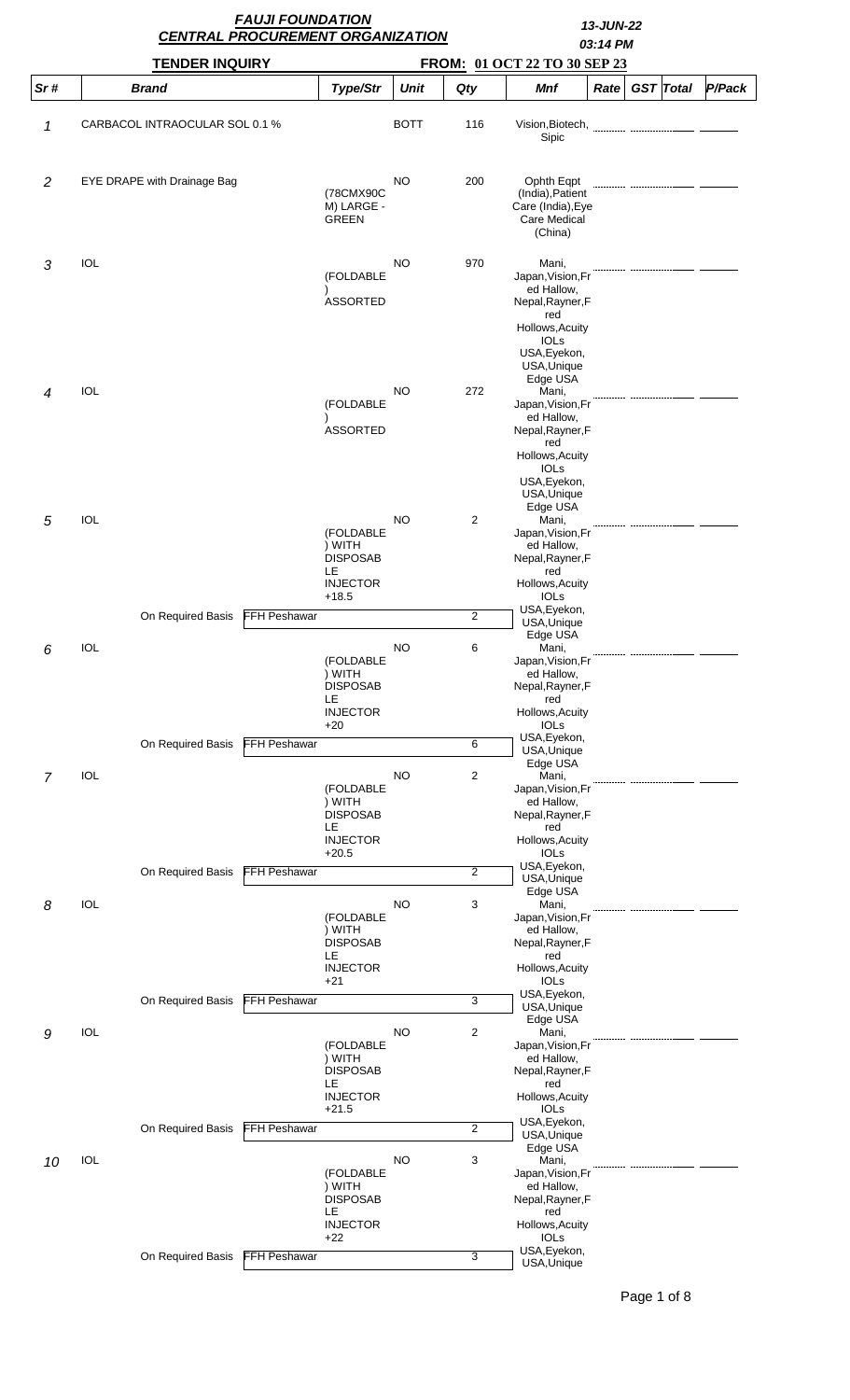|     |            |                       |                     | 13-JUN-22<br>03:14 PM                                                        |             |              |                                                                                                                       |      |  |                  |        |  |  |
|-----|------------|-----------------------|---------------------|------------------------------------------------------------------------------|-------------|--------------|-----------------------------------------------------------------------------------------------------------------------|------|--|------------------|--------|--|--|
|     |            | <b>TENDER INQUIRY</b> |                     | FROM: 01 OCT 22 TO 30 SEP 23                                                 |             |              |                                                                                                                       |      |  |                  |        |  |  |
| Sr# |            | <b>Brand</b>          |                     | Type/Str                                                                     | <b>Unit</b> | Qty          | Mnf                                                                                                                   | Rate |  | <b>GST</b> Total | P/Pack |  |  |
|     |            |                       |                     |                                                                              |             |              | Edge USA                                                                                                              |      |  |                  |        |  |  |
| 11  | IOL        |                       |                     | (FOLDABLE<br>) WITH<br><b>DISPOSAB</b><br>LE.<br><b>INJECTOR</b><br>$+22.5$  | NO          | 5            | Mani,<br>Japan, Vision, Fr<br>ed Hallow,<br>Nepal, Rayner, F<br>red<br>Hollows, Acuity<br><b>IOLs</b>                 |      |  |                  |        |  |  |
|     |            | On Required Basis     | <b>FFH Peshawar</b> |                                                                              |             | 5            | USA, Eyekon,<br>USA, Unique<br>Edge USA                                                                               |      |  |                  |        |  |  |
| 12  | <b>IOL</b> |                       |                     | (FOLDABLE<br>) WITH<br><b>DISPOSAB</b><br>LE.<br><b>INJECTOR</b><br>$+23$    | <b>NO</b>   | 3            | Mani,<br>Japan, Vision, Fr<br>ed Hallow,<br>Nepal, Rayner, F<br>red<br>Hollows, Acuity<br><b>IOLS</b>                 |      |  |                  |        |  |  |
|     |            | On Required Basis     | FFH Peshawar        |                                                                              |             | 3            | USA, Eyekon,<br>USA, Unique<br>Edge USA                                                                               |      |  |                  |        |  |  |
| 13  | <b>IOL</b> |                       |                     | (FOLDABLE<br>) WITH<br><b>DISPOSAB</b><br>LE<br><b>INJECTOR</b><br>S-14      | <b>NO</b>   | 1            | Mani,<br>Japan, Vision, Fr<br>ed Hallow,<br>Nepal, Rayner, F<br>red<br>Hollows, Acuity<br>IOLS                        |      |  |                  |        |  |  |
|     |            | On Required Basis     | FFH Peshawar        |                                                                              |             | $\mathbf{1}$ | USA, Eyekon,<br>USA, Unique<br>Edge USA                                                                               |      |  |                  |        |  |  |
| 14  | <b>IOL</b> |                       |                     | (FOLDABLE<br>) WITH<br><b>DISPOSAB</b><br>LE.<br><b>INJECTOR</b>             | <b>NO</b>   | 1            | Mani,<br>Japan, Vision, Fr<br>ed Hallow,<br>Nepal, Rayner, F<br>red<br>Hollows, Acuity                                |      |  |                  |        |  |  |
|     |            | On Required Basis     | <b>FFH Peshawar</b> | S-14.5                                                                       |             | $\mathbf{1}$ | <b>IOLS</b><br>USA, Eyekon,<br>USA, Unique                                                                            |      |  |                  |        |  |  |
| 15  | IOL        |                       |                     | (FOLDABLE<br>) WITH<br><b>DISPOSAB</b><br>LE.<br><b>INJECTOR</b><br>$S-15.5$ | NO          | 1            | Edge USA<br>Mani,<br>Japan, Vision, Fr<br>ed Hallow,<br>Nepal, Rayner, F<br>red<br>Hollows, Acuity<br><b>IOLs</b>     |      |  |                  |        |  |  |
|     |            | On Required Basis     | <b>FFH Peshawar</b> |                                                                              |             | 1            | USA, Eyekon,<br>USA, Unique<br>Edge USA                                                                               |      |  |                  |        |  |  |
| 16  | IOL        |                       |                     | (FOLDABLE<br>) WITH<br><b>DISPOSAB</b><br>LE.<br><b>INJECTOR</b><br>$S-16.5$ | <b>NO</b>   | $\mathbf{1}$ | Mani,<br>Japan, Vision, Fr<br>ed Hallow,<br>Nepal, Rayner, F<br>red<br>Hollows, Acuity<br><b>IOLs</b><br>USA, Eyekon, |      |  |                  |        |  |  |
|     |            | On Required Basis     | <b>FFH Peshawar</b> |                                                                              |             | $\mathbf{1}$ | USA, Unique<br>Edge USA                                                                                               |      |  |                  |        |  |  |
| 17  | <b>IOL</b> |                       |                     | (FOLDABLE<br>) WITH<br><b>DISPOSAB</b><br>LE<br><b>INJECTOR</b><br>$S-17.0$  | <b>NO</b>   | 1            | Mani,<br>Japan, Vision, Fr<br>ed Hallow,<br>Nepal, Rayner, F<br>red<br>Hollows, Acuity<br><b>IOLS</b>                 |      |  |                  |        |  |  |
|     |            | On Required Basis     | <b>FFH Peshawar</b> |                                                                              |             | 1            | USA, Eyekon,<br>USA, Unique<br>Edge USA                                                                               |      |  |                  |        |  |  |
| 18  | IOL        |                       |                     | (FOLDABLE<br>) WITH<br><b>DISPOSAB</b><br>LE<br><b>INJECTOR</b><br>S-17.50   | <b>NO</b>   | $\mathbf{1}$ | Mani,<br>Japan, Vision, Fr<br>ed Hallow,<br>Nepal, Rayner, F<br>red<br>Hollows, Acuity<br><b>IOLs</b>                 |      |  |                  |        |  |  |
|     |            | On Required Basis     | <b>FFH Peshawar</b> |                                                                              |             | $\mathbf{1}$ | USA, Eyekon,<br>USA, Unique<br>Edge USA                                                                               |      |  |                  |        |  |  |
| 19  | <b>IOL</b> |                       |                     | (FOLDABLE<br>) WITH<br><b>DISPOSAB</b><br>LE.<br><b>INJECTOR</b>             | NO          | 2            | Mani,<br>Japan, Vision, Fr<br>ed Hallow,<br>Nepal, Rayner, F<br>red<br>Hollows, Acuity                                |      |  |                  |        |  |  |

Page 2 of 8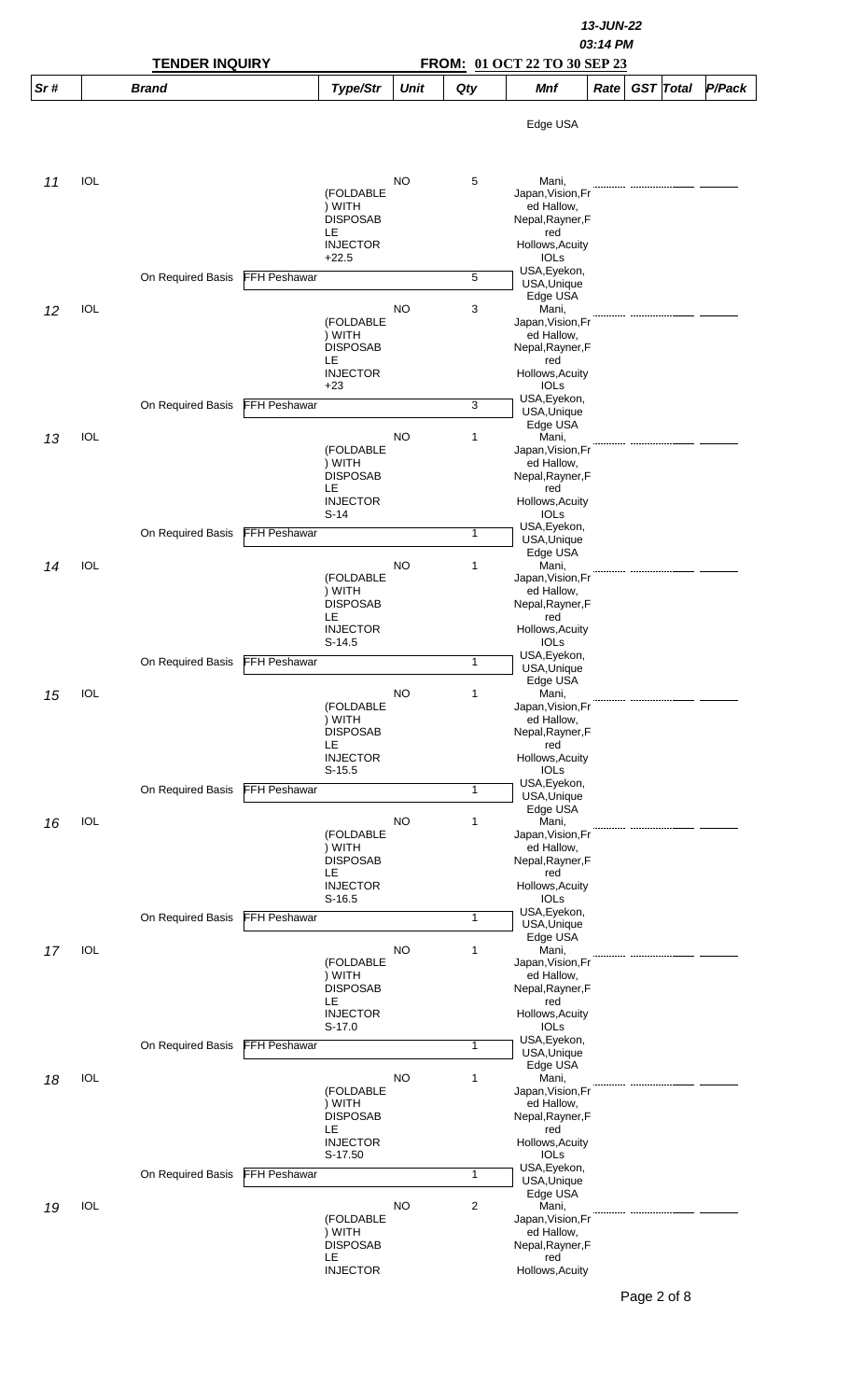|     |            |                       |                     | 13-JUN-22<br>03:14 PM       |             |                |                                 |      |  |                  |        |  |  |
|-----|------------|-----------------------|---------------------|-----------------------------|-------------|----------------|---------------------------------|------|--|------------------|--------|--|--|
|     |            | <b>TENDER INQUIRY</b> |                     |                             |             |                |                                 |      |  |                  |        |  |  |
| Sr# |            | <b>Brand</b>          |                     | Type/Str                    | <b>Unit</b> | Qty            | <b>Mnf</b>                      | Rate |  | <b>GST</b> Total | P/Pack |  |  |
|     |            |                       |                     | $S-18.0$                    |             |                | <b>IOLS</b>                     |      |  |                  |        |  |  |
|     |            | On Required Basis     | <b>FFH Peshawar</b> |                             |             | $\overline{2}$ | USA, Eyekon,<br>USA, Unique     |      |  |                  |        |  |  |
|     |            |                       |                     |                             |             |                | Edge USA                        |      |  |                  |        |  |  |
| 20  | <b>IOL</b> |                       |                     | (FOLDABLE                   | NO          | 2              | Mani,<br>Japan, Vision, Fr      |      |  |                  |        |  |  |
|     |            |                       |                     | ) WITH<br><b>DISPOSAB</b>   |             |                | ed Hallow,<br>Nepal, Rayner, F  |      |  |                  |        |  |  |
|     |            |                       |                     | LE                          |             |                | red                             |      |  |                  |        |  |  |
|     |            |                       |                     | <b>INJECTOR</b><br>S-18.50  |             |                | Hollows, Acuity<br><b>IOLs</b>  |      |  |                  |        |  |  |
|     |            | On Required Basis     | <b>FFH Peshawar</b> |                             |             | $\overline{2}$ | USA, Eyekon,<br>USA, Unique     |      |  |                  |        |  |  |
|     | IOL        |                       |                     |                             | <b>NO</b>   | 6              | Edge USA<br>Mani,               |      |  |                  |        |  |  |
| 21  |            |                       |                     | (FOLDABLE                   |             |                | Japan, Vision, Fr               |      |  |                  |        |  |  |
|     |            |                       |                     | ) WITH<br><b>DISPOSAB</b>   |             |                | ed Hallow,<br>Nepal, Rayner, F  |      |  |                  |        |  |  |
|     |            |                       |                     | LE<br><b>INJECTOR</b>       |             |                | red<br>Hollows, Acuity          |      |  |                  |        |  |  |
|     |            |                       |                     | $S-20.0$                    |             |                | <b>IOLS</b>                     |      |  |                  |        |  |  |
|     |            | On Required Basis     | <b>FFH Peshawar</b> |                             |             | 6              | USA, Eyekon,<br>USA, Unique     |      |  |                  |        |  |  |
| 22  | IOL        |                       |                     |                             | NO          | $\overline{2}$ | Edge USA<br>Mani,               |      |  |                  |        |  |  |
|     |            |                       |                     | (FOLDABLE<br>) WITH         |             |                | Japan, Vision, Fr<br>ed Hallow, |      |  |                  |        |  |  |
|     |            |                       |                     | <b>DISPOSAB</b>             |             |                | Nepal, Rayner, F                |      |  |                  |        |  |  |
|     |            |                       |                     | LE<br><b>INJECTOR</b>       |             |                | red<br>Hollows, Acuity          |      |  |                  |        |  |  |
|     |            |                       |                     | S-20.50                     |             |                | IOLs<br>USA, Eyekon,            |      |  |                  |        |  |  |
|     |            | On Required Basis     | FFH Peshawar        |                             |             | $\overline{2}$ | USA, Unique<br>Edge USA         |      |  |                  |        |  |  |
| 23  | IOL        |                       |                     |                             | <b>NO</b>   | $\overline{c}$ | Mani,                           |      |  |                  |        |  |  |
|     |            |                       |                     | (FOLDABLE<br>) WITH         |             |                | Japan, Vision, Fr<br>ed Hallow, |      |  |                  |        |  |  |
|     |            |                       |                     | <b>DISPOSAB</b><br>LE       |             |                | Nepal, Rayner, F<br>red         |      |  |                  |        |  |  |
|     |            |                       |                     | <b>INJECTOR</b><br>S-21.50  |             |                | Hollows, Acuity<br><b>IOLS</b>  |      |  |                  |        |  |  |
|     |            | On Required Basis     | <b>FFH Peshawar</b> |                             |             | 2              | USA, Eyekon,                    |      |  |                  |        |  |  |
|     |            |                       |                     |                             |             |                | USA, Unique<br>Edge USA         |      |  |                  |        |  |  |
| 24  | IOL        |                       |                     | (FOLDABLE                   | NO          | 3              | Mani,<br>Japan, Vision, Fr      |      |  |                  |        |  |  |
|     |            |                       |                     | ) WITH<br><b>DISPOSAB</b>   |             |                | ed Hallow,<br>Nepal, Rayner, F  |      |  |                  |        |  |  |
|     |            |                       |                     | LE                          |             |                | red                             |      |  |                  |        |  |  |
|     |            |                       |                     | <b>INJECTOR</b><br>$S-22.0$ |             |                | Hollows, Acuity<br><b>IOLs</b>  |      |  |                  |        |  |  |
|     |            | On Required Basis     | <b>FFH Peshawar</b> |                             |             | 3              | USA, Eyekon,<br>USA, Unique     |      |  |                  |        |  |  |
| 25  | <b>IOL</b> |                       |                     |                             | <b>NO</b>   | 5              | Edge USA<br>Mani,               |      |  |                  |        |  |  |
|     |            |                       |                     | (FOLDABLE                   |             |                | Japan, Vision, Fr               |      |  |                  |        |  |  |
|     |            |                       |                     | ) WITH<br><b>DISPOSAB</b>   |             |                | ed Hallow,<br>Nepal, Rayner, F  |      |  |                  |        |  |  |
|     |            |                       |                     | LE<br><b>INJECTOR</b>       |             |                | red<br>Hollows, Acuity          |      |  |                  |        |  |  |
|     |            |                       |                     | S-22.50                     |             |                | <b>IOLs</b><br>USA, Eyekon,     |      |  |                  |        |  |  |
|     |            | On Required Basis     | <b>FFH Peshawar</b> |                             |             | 5              | USA, Unique                     |      |  |                  |        |  |  |
| 26  | IOL        |                       |                     |                             | <b>NO</b>   | 3              | Edge USA<br>Mani,               |      |  |                  |        |  |  |
|     |            |                       |                     | (FOLDABLE<br>) WITH         |             |                | Japan, Vision, Fr<br>ed Hallow, |      |  |                  |        |  |  |
|     |            |                       |                     | <b>DISPOSAB</b><br>LE       |             |                | Nepal, Rayner, F<br>red         |      |  |                  |        |  |  |
|     |            |                       |                     | <b>INJECTOR</b>             |             |                | Hollows, Acuity                 |      |  |                  |        |  |  |
|     |            | On Required Basis     | <b>FFH Peshawar</b> | $S-23.0$                    |             | 3              | <b>IOLS</b><br>USA, Eyekon,     |      |  |                  |        |  |  |
|     |            |                       |                     |                             |             |                | USA, Unique<br>Edge USA         |      |  |                  |        |  |  |
| 27  | IOL        |                       |                     | (FOLDABLE                   | <b>NO</b>   | 5              | Mani,<br>Japan, Vision, Fr      |      |  |                  |        |  |  |
|     |            |                       |                     | ) WITH                      |             |                | ed Hallow,                      |      |  |                  |        |  |  |
|     |            |                       |                     | <b>DISPOSAB</b><br>LE       |             |                | Nepal, Rayner, F<br>red         |      |  |                  |        |  |  |
|     |            |                       |                     | <b>INJECTOR</b><br>S-23.50  |             |                | Hollows, Acuity<br><b>IOLS</b>  |      |  |                  |        |  |  |
|     |            | On Required Basis     | <b>FFH Peshawar</b> |                             |             | 5              | USA, Eyekon,<br>USA, Unique     |      |  |                  |        |  |  |
|     |            |                       |                     |                             |             |                | Edge USA                        |      |  |                  |        |  |  |
| 28  | <b>IOL</b> |                       |                     | (FOLDABLE                   | <b>NO</b>   | $\overline{c}$ | Mani,<br>Japan, Vision, Fr      |      |  |                  |        |  |  |
|     |            |                       |                     | ) WITH<br><b>DISPOSAB</b>   |             |                | ed Hallow,<br>Nepal, Rayner, F  |      |  |                  |        |  |  |
|     |            |                       |                     | LE<br><b>INJECTOR</b>       |             |                | red<br>Hollows, Acuity          |      |  |                  |        |  |  |
|     |            |                       |                     |                             |             |                |                                 |      |  |                  |        |  |  |

Page 3 of 8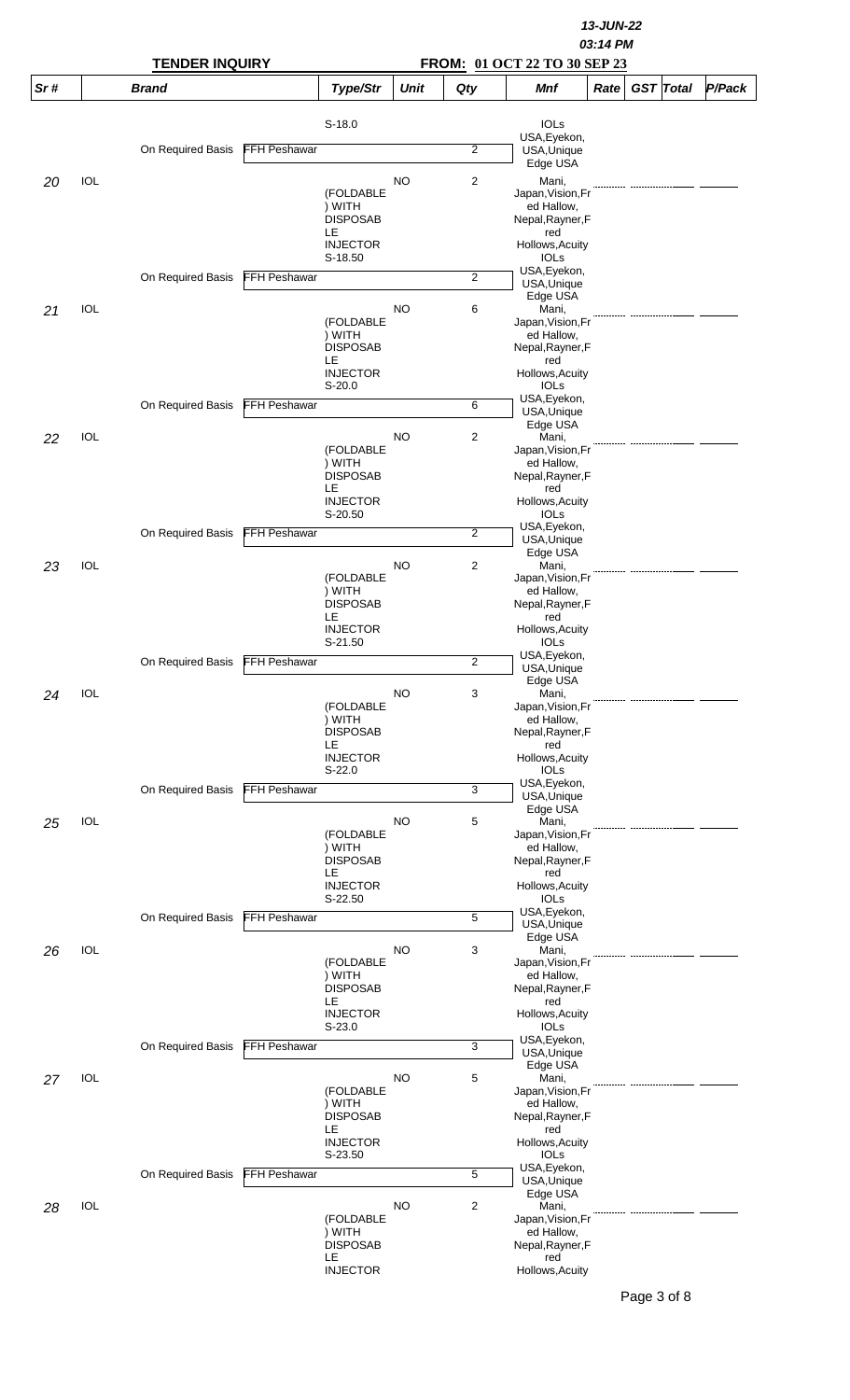|     |            |                       |                     | 13-JUN-22<br>03:14 PM          |             |                |                                 |      |  |                  |        |  |  |
|-----|------------|-----------------------|---------------------|--------------------------------|-------------|----------------|---------------------------------|------|--|------------------|--------|--|--|
|     |            | <b>TENDER INQUIRY</b> |                     |                                |             |                | FROM: 01 OCT 22 TO 30 SEP 23    |      |  |                  |        |  |  |
| Sr# |            | <b>Brand</b>          |                     | Type/Str                       | <b>Unit</b> | Qty            | <b>Mnf</b>                      | Rate |  | <b>GST</b> Total | P/Pack |  |  |
|     |            |                       |                     | $S-26.0$                       |             |                | <b>IOLS</b>                     |      |  |                  |        |  |  |
|     |            | On Required Basis     | <b>FFH Peshawar</b> |                                |             | $\overline{2}$ | USA, Eyekon,<br>USA, Unique     |      |  |                  |        |  |  |
|     |            |                       |                     |                                |             |                | Edge USA                        |      |  |                  |        |  |  |
| 29  | <b>IOL</b> |                       |                     | (FOLDABLE                      | NO          | 1              | Mani,<br>Japan, Vision, Fr      |      |  |                  |        |  |  |
|     |            |                       |                     | ) WITH<br><b>DISPOSAB</b>      |             |                | ed Hallow,<br>Nepal, Rayner, F  |      |  |                  |        |  |  |
|     |            |                       |                     | LE                             |             |                | red                             |      |  |                  |        |  |  |
|     |            |                       |                     | <b>INJECTOR</b><br>$S-27.0$    |             |                | Hollows, Acuity<br><b>IOLs</b>  |      |  |                  |        |  |  |
|     |            | On Required Basis     | <b>FFH Peshawar</b> |                                |             | 1              | USA, Eyekon,<br>USA, Unique     |      |  |                  |        |  |  |
|     | IOL        |                       |                     |                                | <b>NO</b>   | 1              | Edge USA<br>Mani,               |      |  |                  |        |  |  |
| 30  |            |                       |                     | (FOLDABLE                      |             |                | Japan, Vision, Fr               |      |  |                  |        |  |  |
|     |            |                       |                     | ) WITH<br><b>DISPOSAB</b>      |             |                | ed Hallow,<br>Nepal, Rayner, F  |      |  |                  |        |  |  |
|     |            |                       |                     | LE<br><b>INJECTOR</b>          |             |                | red<br>Hollows, Acuity          |      |  |                  |        |  |  |
|     |            |                       |                     | $S-28.0$                       |             |                | <b>IOLS</b>                     |      |  |                  |        |  |  |
|     |            | On Required Basis     | <b>FFH Peshawar</b> |                                |             | 1              | USA, Eyekon,<br>USA, Unique     |      |  |                  |        |  |  |
| 31  | IOL        |                       |                     |                                | NO          | 1              | Edge USA<br>Mani,               |      |  |                  |        |  |  |
|     |            |                       |                     | (FOLDABLE                      |             |                | Japan, Vision, Fr               |      |  |                  |        |  |  |
|     |            |                       |                     | ) WITH<br><b>DISPOSAB</b>      |             |                | ed Hallow,<br>Nepal, Rayner, F  |      |  |                  |        |  |  |
|     |            |                       |                     | LE<br><b>INJECTOR</b>          |             |                | red<br>Hollows, Acuity          |      |  |                  |        |  |  |
|     |            |                       |                     | $S-29.0$                       |             |                | IOLs                            |      |  |                  |        |  |  |
|     |            | On Required Basis     | FFH Peshawar        |                                |             | $\mathbf{1}$   | USA, Eyekon,<br>USA, Unique     |      |  |                  |        |  |  |
| 32  | IOL        |                       |                     |                                | <b>NO</b>   | 1              | Edge USA<br>Mani,               |      |  |                  |        |  |  |
|     |            |                       |                     | (FOLDABLE<br>) WITH            |             |                | Japan, Vision, Fr<br>ed Hallow, |      |  |                  |        |  |  |
|     |            |                       |                     | <b>DISPOSAB</b>                |             |                | Nepal, Rayner, F                |      |  |                  |        |  |  |
|     |            |                       |                     | LE<br><b>INJECTOR</b>          |             |                | red<br>Hollows, Acuity          |      |  |                  |        |  |  |
|     |            |                       |                     | $S-30.0$                       |             |                | <b>IOLS</b><br>USA, Eyekon,     |      |  |                  |        |  |  |
|     |            | On Required Basis     | FFH Peshawar        |                                |             | $\mathbf{1}$   | USA, Unique                     |      |  |                  |        |  |  |
| 33  | <b>IOL</b> |                       |                     |                                | NO          | 3              | Edge USA<br>Mani,               |      |  |                  |        |  |  |
|     |            |                       |                     | (FOLDABLE<br>) WITH            |             |                | Japan, Vision, Fr<br>ed Hallow, |      |  |                  |        |  |  |
|     |            |                       |                     | <b>DISPOSAB</b><br>LE          |             |                | Nepal, Rayner, F<br>red         |      |  |                  |        |  |  |
|     |            |                       |                     | <b>INJECTOR</b>                |             |                | Hollows, Acuity                 |      |  |                  |        |  |  |
|     |            | On Required Basis     | <b>FFH Peshawar</b> | $S-21.0$                       |             | 3              | <b>IOLs</b><br>USA, Eyekon,     |      |  |                  |        |  |  |
|     |            |                       |                     |                                |             |                | USA, Unique<br>Edge USA         |      |  |                  |        |  |  |
| 34  | <b>IOL</b> |                       |                     | (NON                           | <b>NO</b>   | 3              | Mani,                           |      |  |                  |        |  |  |
|     |            |                       |                     | FOLDABLE)<br>WITH              |             |                | Japan, Vision, Fr<br>ed Hallow, |      |  |                  |        |  |  |
|     |            |                       |                     | <b>DISPOSAB</b><br>LE          |             |                | Nepal, Rayner, F<br>red         |      |  |                  |        |  |  |
|     |            |                       |                     | <b>INJECTOR</b><br>$+18.5$     |             |                | Hollows, Acuity<br><b>IOLs</b>  |      |  |                  |        |  |  |
|     |            | On Required Basis     | <b>FFH Peshawar</b> |                                |             | 3              | USA, Eyekon,                    |      |  |                  |        |  |  |
|     |            |                       |                     |                                |             |                | USA, Unique<br>Edge USA         |      |  |                  |        |  |  |
| 35  | IOL        |                       |                     | (NON<br>FOLDABLE)              | <b>NO</b>   | 3              | Mani,<br>Japan, Vision, Fr      |      |  |                  |        |  |  |
|     |            |                       |                     | <b>WITH</b>                    |             |                | ed Hallow,                      |      |  |                  |        |  |  |
|     |            |                       |                     | <b>DISPOSAB</b><br>LE          |             |                | Nepal, Rayner, F<br>red         |      |  |                  |        |  |  |
|     |            |                       |                     | <b>INJECTOR</b><br>$+19$       |             |                | Hollows, Acuity<br><b>IOLS</b>  |      |  |                  |        |  |  |
|     |            | On Required Basis     | FFH Peshawar        |                                |             | 3              | USA, Eyekon,<br>USA, Unique     |      |  |                  |        |  |  |
|     |            |                       |                     |                                |             |                | Edge USA                        |      |  |                  |        |  |  |
| 36  | IOL        |                       |                     | (NON<br>FOLDABLE)              | <b>NO</b>   | 10             | Mani,<br>Japan, Vision, Fr      |      |  |                  |        |  |  |
|     |            |                       |                     | <b>WITH</b><br><b>DISPOSAB</b> |             |                | ed Hallow,<br>Nepal, Rayner, F  |      |  |                  |        |  |  |
|     |            |                       |                     | LE                             |             |                | red                             |      |  |                  |        |  |  |
|     |            |                       |                     | <b>INJECTOR</b><br>$+19.5$     |             |                | Hollows, Acuity<br><b>IOLS</b>  |      |  |                  |        |  |  |
|     |            | On Required Basis     | <b>FFH Peshawar</b> |                                |             | 10             | USA, Eyekon,<br>USA, Unique     |      |  |                  |        |  |  |
|     |            |                       |                     |                                |             |                | Edge USA                        |      |  |                  |        |  |  |
| 37  | <b>IOL</b> |                       |                     | (NON<br>FOLDABLE)              | <b>NO</b>   | 10             | Mani,<br>Japan, Vision, Fr      |      |  |                  |        |  |  |
|     |            |                       |                     | <b>WITH</b><br><b>DISPOSAB</b> |             |                | ed Hallow,<br>Nepal, Rayner, F  |      |  |                  |        |  |  |
|     |            |                       |                     | LE<br><b>INJECTOR</b>          |             |                | red<br>Hollows, Acuity          |      |  |                  |        |  |  |
|     |            |                       |                     |                                |             |                |                                 |      |  |                  |        |  |  |

 $\begin{array}{c} \hline \end{array}$ 

Page 4 of 8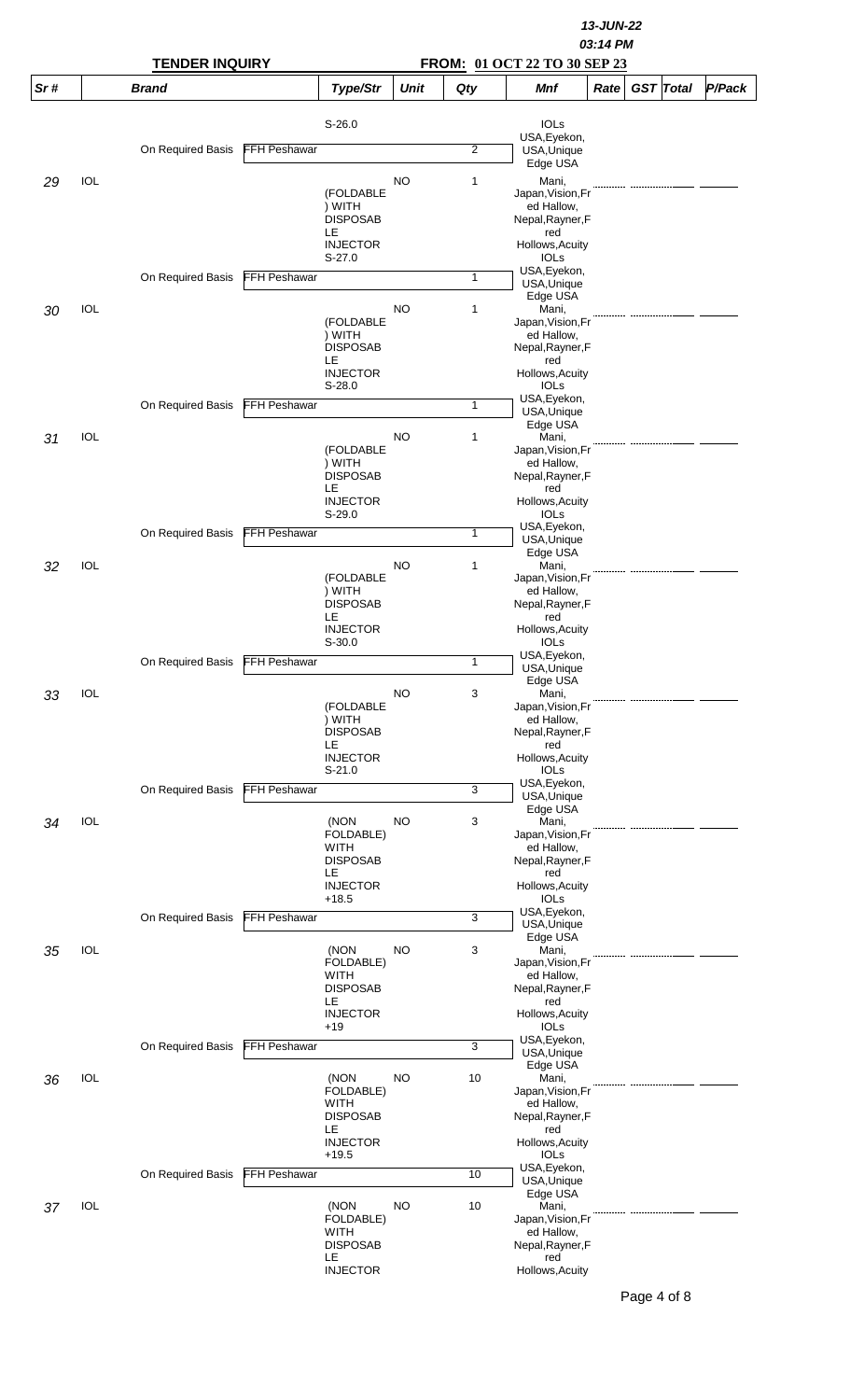|     |            | <b>TENDER INQUIRY</b> |                     |                                |             | 13-JUN-22<br>03:14 PM<br>FROM: 01 OCT 22 TO 30 SEP 23 |                                 |      |                  |        |  |  |  |
|-----|------------|-----------------------|---------------------|--------------------------------|-------------|-------------------------------------------------------|---------------------------------|------|------------------|--------|--|--|--|
| Sr# |            | <b>Brand</b>          |                     | Type/Str                       | <b>Unit</b> | Qty                                                   | <b>Mnf</b>                      | Rate | <b>GST</b> Total | P/Pack |  |  |  |
|     |            |                       |                     | $+20$                          |             |                                                       | <b>IOLs</b>                     |      |                  |        |  |  |  |
|     |            | On Required Basis     | <b>FFH Peshawar</b> |                                |             | 10                                                    | USA, Eyekon,<br>USA, Unique     |      |                  |        |  |  |  |
|     |            |                       |                     |                                |             |                                                       | Edge USA                        |      |                  |        |  |  |  |
| 38  | IOL        |                       |                     | (NON<br>FOLDABLE)              | NO          | 10                                                    | Mani,<br>Japan, Vision, Fr      |      |                  |        |  |  |  |
|     |            |                       |                     | <b>WITH</b><br><b>DISPOSAB</b> |             |                                                       | ed Hallow,<br>Nepal, Rayner, F  |      |                  |        |  |  |  |
|     |            |                       |                     | LE<br><b>INJECTOR</b>          |             |                                                       | red<br>Hollows, Acuity          |      |                  |        |  |  |  |
|     |            |                       |                     | $+20.5$                        |             |                                                       | <b>IOLS</b>                     |      |                  |        |  |  |  |
|     |            | On Required Basis     | <b>FFH Peshawar</b> |                                |             | 10                                                    | USA, Eyekon,<br>USA, Unique     |      |                  |        |  |  |  |
| 39  | IOL        |                       |                     | (NON                           | NO          | 7                                                     | Edge USA<br>Mani,               |      |                  |        |  |  |  |
|     |            |                       |                     | FOLDABLE)<br><b>WITH</b>       |             |                                                       | Japan, Vision, Fr<br>ed Hallow, |      |                  |        |  |  |  |
|     |            |                       |                     | <b>DISPOSAB</b><br>LE          |             |                                                       | Nepal, Rayner, F<br>red         |      |                  |        |  |  |  |
|     |            |                       |                     | <b>INJECTOR</b><br>$+21.5$     |             |                                                       | Hollows, Acuity<br><b>IOLS</b>  |      |                  |        |  |  |  |
|     |            | On Required Basis     | <b>FFH Peshawar</b> |                                |             | $\overline{7}$                                        | USA, Eyekon,<br>USA, Unique     |      |                  |        |  |  |  |
|     | IOL        |                       |                     |                                | <b>NO</b>   |                                                       | Edge USA                        |      |                  |        |  |  |  |
| 40  |            |                       |                     | (NON<br>FOLDABLE)              |             | 7                                                     | Mani,<br>Japan, Vision, Fr      |      |                  |        |  |  |  |
|     |            |                       |                     | WITH<br><b>DISPOSAB</b>        |             |                                                       | ed Hallow,<br>Nepal, Rayner, F  |      |                  |        |  |  |  |
|     |            |                       |                     | LE<br><b>INJECTOR</b>          |             |                                                       | red<br>Hollows, Acuity          |      |                  |        |  |  |  |
|     |            |                       |                     | $+22$                          |             |                                                       | <b>IOLS</b><br>USA, Eyekon,     |      |                  |        |  |  |  |
|     |            | On Required Basis     | FFH Peshawar        |                                |             | $\overline{7}$                                        | USA, Unique<br>Edge USA         |      |                  |        |  |  |  |
| 41  | IOL        |                       |                     | (NON<br>FOLDABLE)              | NO          | 8                                                     | Mani,<br>Japan, Vision, Fr      |      |                  |        |  |  |  |
|     |            |                       |                     | WITH                           |             |                                                       | ed Hallow,                      |      |                  |        |  |  |  |
|     |            |                       |                     | <b>DISPOSAB</b><br>LE          |             |                                                       | Nepal, Rayner, F<br>red         |      |                  |        |  |  |  |
|     |            |                       |                     | <b>INJECTOR</b><br>$+22.5$     |             |                                                       | Hollows, Acuity<br><b>IOLs</b>  |      |                  |        |  |  |  |
|     |            | On Required Basis     | FFH Peshawar        |                                |             | 8                                                     | USA, Eyekon,<br>USA, Unique     |      |                  |        |  |  |  |
| 42  | IOL        |                       |                     | (NON                           | <b>NO</b>   | 5                                                     | Edge USA<br>Mani,               |      |                  |        |  |  |  |
|     |            |                       |                     | FOLDABLE)<br>WITH              |             |                                                       | Japan, Vision, Fr<br>ed Hallow, |      |                  |        |  |  |  |
|     |            |                       |                     | <b>DISPOSAB</b><br>LE          |             |                                                       | Nepal, Rayner, F<br>red         |      |                  |        |  |  |  |
|     |            |                       |                     | <b>INJECTOR</b>                |             |                                                       | Hollows, Acuity                 |      |                  |        |  |  |  |
|     |            | On Required Basis     | <b>FFH Peshawar</b> | $+23$                          |             | 5                                                     | <b>IOLS</b><br>USA, Eyekon,     |      |                  |        |  |  |  |
|     |            |                       |                     |                                |             |                                                       | USA, Unique<br>Edge USA         |      |                  |        |  |  |  |
| 43  | <b>IOL</b> |                       |                     | (NON<br>FOLDABLE)              | <b>NO</b>   | 1                                                     | Mani,<br>Japan, Vision, Fr      |      |                  |        |  |  |  |
|     |            |                       |                     | <b>WITH</b><br><b>DISPOSAB</b> |             |                                                       | ed Hallow,<br>Nepal, Rayner, F  |      |                  |        |  |  |  |
|     |            |                       |                     | LE<br><b>INJECTOR</b>          |             |                                                       | red<br>Hollows, Acuity          |      |                  |        |  |  |  |
|     |            |                       |                     | $S-14.0$                       |             |                                                       | <b>IOLS</b><br>USA, Eyekon,     |      |                  |        |  |  |  |
|     |            | On Required Basis     | <b>FFH Peshawar</b> |                                |             | 1                                                     | USA, Unique                     |      |                  |        |  |  |  |
| 44  | IOL        |                       |                     | (NON                           | <b>NO</b>   | 1                                                     | Edge USA<br>Mani,               |      |                  |        |  |  |  |
|     |            |                       |                     | FOLDABLE)<br><b>WITH</b>       |             |                                                       | Japan, Vision, Fr<br>ed Hallow, |      |                  |        |  |  |  |
|     |            |                       |                     | <b>DISPOSAB</b><br>LE          |             |                                                       | Nepal, Rayner, F<br>red         |      |                  |        |  |  |  |
|     |            |                       |                     | <b>INJECTOR</b><br>$S-14.5$    |             |                                                       | Hollows, Acuity<br><b>IOLS</b>  |      |                  |        |  |  |  |
|     |            | On Required Basis     | <b>FFH Peshawar</b> |                                |             | 1                                                     | USA, Eyekon,<br>USA, Unique     |      |                  |        |  |  |  |
|     | IOL        |                       |                     | (NON                           | <b>NO</b>   | 1                                                     | Edge USA<br>Mani,               |      |                  |        |  |  |  |
| 45  |            |                       |                     | FOLDABLE)                      |             |                                                       | Japan, Vision, Fr               |      |                  |        |  |  |  |
|     |            |                       |                     | WITH<br><b>DISPOSAB</b>        |             |                                                       | ed Hallow,<br>Nepal, Rayner, F  |      |                  |        |  |  |  |
|     |            |                       |                     | LE<br><b>INJECTOR</b>          |             |                                                       | red<br>Hollows, Acuity          |      |                  |        |  |  |  |
|     |            |                       |                     | $S-15.5$                       |             |                                                       | <b>IOLS</b><br>USA, Eyekon,     |      |                  |        |  |  |  |
|     |            | On Required Basis     | <b>FFH Peshawar</b> |                                |             | $\mathbf{1}$                                          | USA, Unique<br>Edge USA         |      |                  |        |  |  |  |
| 46  | <b>IOL</b> |                       |                     | (NON<br>FOLDABLE)              | <b>NO</b>   | 2                                                     | Mani,<br>Japan, Vision, Fr      |      |                  |        |  |  |  |
|     |            |                       |                     | <b>WITH</b>                    |             |                                                       | ed Hallow,                      |      |                  |        |  |  |  |
|     |            |                       |                     | <b>DISPOSAB</b><br>LE.         |             |                                                       | Nepal, Rayner, F<br>red         |      |                  |        |  |  |  |
|     |            |                       |                     | <b>INJECTOR</b>                |             |                                                       | Hollows, Acuity                 |      |                  |        |  |  |  |

Page 5 of 8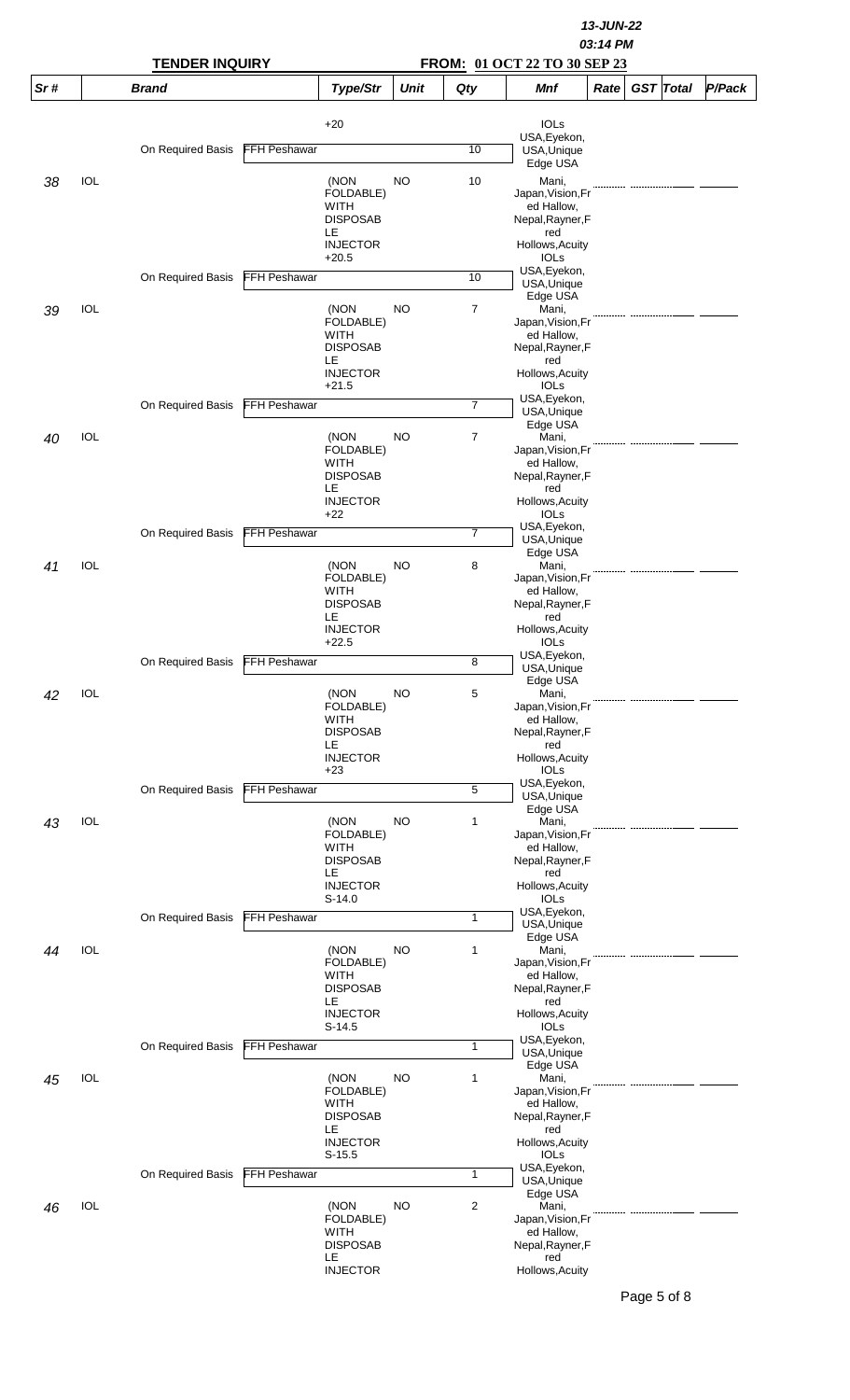|     |            | <b>TENDER INQUIRY</b> |                     |                                                           |             | FROM: 01 OCT 22 TO 30 SEP 23 |                                                                           |      |                  |        |
|-----|------------|-----------------------|---------------------|-----------------------------------------------------------|-------------|------------------------------|---------------------------------------------------------------------------|------|------------------|--------|
| Sr# |            | <b>Brand</b>          |                     | Type/Str                                                  | <b>Unit</b> | Qty                          | <b>Mnf</b>                                                                | Rate | <b>GST</b> Total | P/Pack |
|     |            |                       |                     | $S-16.0$                                                  |             |                              | <b>IOLs</b><br>USA, Eyekon,                                               |      |                  |        |
|     |            | On Required Basis     | <b>FFH Peshawar</b> |                                                           |             | $\overline{2}$               | USA, Unique                                                               |      |                  |        |
| 47  | <b>IOL</b> |                       |                     | (NON<br>FOLDABLE)<br><b>WITH</b>                          | NO          | $\overline{c}$               | Edge USA<br>Mani,<br>Japan, Vision, Fr<br>ed Hallow,                      |      |                  |        |
|     |            |                       |                     | <b>DISPOSAB</b><br>LE<br><b>INJECTOR</b><br>$S-16.5$      |             |                              | Nepal, Rayner, F<br>red<br>Hollows, Acuity<br><b>IOLs</b><br>USA, Eyekon, |      |                  |        |
|     |            | On Required Basis     | <b>FFH Peshawar</b> |                                                           |             | $\overline{2}$               | USA, Unique<br>Edge USA                                                   |      |                  |        |
| 48  | IOL        |                       |                     | (NON<br>FOLDABLE)<br><b>WITH</b><br><b>DISPOSAB</b><br>LE | NO          | 1                            | Mani,<br>Japan, Vision, Fr<br>ed Hallow,<br>Nepal, Rayner, F<br>red       |      |                  |        |
|     |            |                       |                     | <b>INJECTOR</b><br>$S-17.0$                               |             |                              | Hollows, Acuity<br><b>IOLS</b>                                            |      |                  |        |
|     |            | On Required Basis     | <b>FFH Peshawar</b> |                                                           |             | 1                            | USA, Eyekon,<br>USA, Unique<br>Edge USA                                   |      |                  |        |
| 49  | IOL        |                       |                     | (NON<br>FOLDABLE)<br>WITH<br><b>DISPOSAB</b>              | NO          | $\overline{2}$               | Mani,<br>Japan, Vision, Fr<br>ed Hallow,<br>Nepal, Rayner, F              |      |                  |        |
|     |            |                       |                     | LE<br><b>INJECTOR</b><br>$S-17.5$                         |             |                              | red<br>Hollows, Acuity<br><b>IOLs</b>                                     |      |                  |        |
|     |            | On Required Basis     | FFH Peshawar        |                                                           |             | $\overline{2}$               | USA, Eyekon,<br>USA, Unique                                               |      |                  |        |
| 50  | IOL        |                       |                     | (NON<br>FOLDABLE)<br>WITH<br><b>DISPOSAB</b>              | NO          | 2                            | Edge USA<br>Mani,<br>Japan, Vision, Fr<br>ed Hallow,<br>Nepal, Rayner, F  |      |                  |        |
|     |            |                       |                     | LE<br><b>INJECTOR</b><br>$S-18.0$                         |             |                              | red<br>Hollows, Acuity<br><b>IOLs</b>                                     |      |                  |        |
|     |            | On Required Basis     | FFH Peshawar        |                                                           |             | $\overline{c}$               | USA, Eyekon,<br>USA, Unique                                               |      |                  |        |
| 51  | <b>IOL</b> |                       |                     | (NON<br>FOLDABLE)<br><b>WITH</b>                          | NO          | 3                            | Edge USA<br>Mani,<br>Japan, Vision, Fr<br>ed Hallow,                      |      |                  |        |
|     |            |                       |                     | <b>DISPOSAB</b><br>LE<br><b>INJECTOR</b><br>$S-18.5$      |             |                              | Nepal, Rayner, F<br>red<br>Hollows, Acuity<br><b>IOLS</b><br>USA, Eyekon, |      |                  |        |
|     |            | On Required Basis     | FFH Peshawar        |                                                           |             | 3                            | USA, Unique<br>Edge USA                                                   |      |                  |        |
| 52  | IOL        |                       |                     | (NON<br>FOLDABLE)<br><b>WITH</b><br><b>DISPOSAB</b>       | NO          | 3                            | Mani,<br>Japan, Vision, Fr<br>ed Hallow,<br>Nepal, Rayner, F              |      |                  |        |
|     |            |                       |                     | LE<br><b>INJECTOR</b><br>$S-19.0$                         |             |                              | red<br>Hollows, Acuity<br>IOLs                                            |      |                  |        |
|     |            | On Required Basis     | <b>FFH Peshawar</b> |                                                           |             | 3                            | USA, Eyekon,<br>USA, Unique                                               |      |                  |        |
| 53  | <b>IOL</b> |                       |                     | (NON<br>FOLDABLE)<br><b>WITH</b>                          | <b>NO</b>   | 10                           | Edge USA<br>Mani,<br>Japan, Vision, Fr<br>ed Hallow,                      |      |                  |        |
|     |            |                       |                     | <b>DISPOSAB</b><br>LE<br><b>INJECTOR</b><br>$S-19.5$      |             |                              | Nepal, Rayner, F<br>red<br>Hollows, Acuity<br><b>IOLS</b><br>USA, Eyekon, |      |                  |        |
|     |            | On Required Basis     | <b>FFH Peshawar</b> |                                                           |             | 10                           | USA, Unique<br>Edge USA                                                   |      |                  |        |
| 54  | <b>IOL</b> |                       |                     | (NON<br>FOLDABLE)<br><b>WITH</b><br><b>DISPOSAB</b><br>LE | <b>NO</b>   | 10                           | Mani,<br>Japan, Vision, Fr<br>ed Hallow,<br>Nepal, Rayner, F<br>red       |      |                  |        |
|     |            |                       |                     | <b>INJECTOR</b><br>$S-20.0$                               |             |                              | Hollows, Acuity<br>IOLs                                                   |      |                  |        |
|     |            | On Required Basis     | <b>FFH Peshawar</b> |                                                           |             | 10                           | USA, Eyekon,<br>USA, Unique<br>Edge USA                                   |      |                  |        |
| 55  | <b>IOL</b> |                       |                     | (NON<br>FOLDABLE)<br><b>WITH</b><br><b>DISPOSAB</b><br>LE | <b>NO</b>   | 10                           | Mani,<br>Japan, Vision, Fr<br>ed Hallow,<br>Nepal, Rayner, F<br>red       |      |                  |        |
|     |            |                       |                     | <b>INJECTOR</b>                                           |             |                              | Hollows, Acuity                                                           |      |                  |        |

Page 6 of 8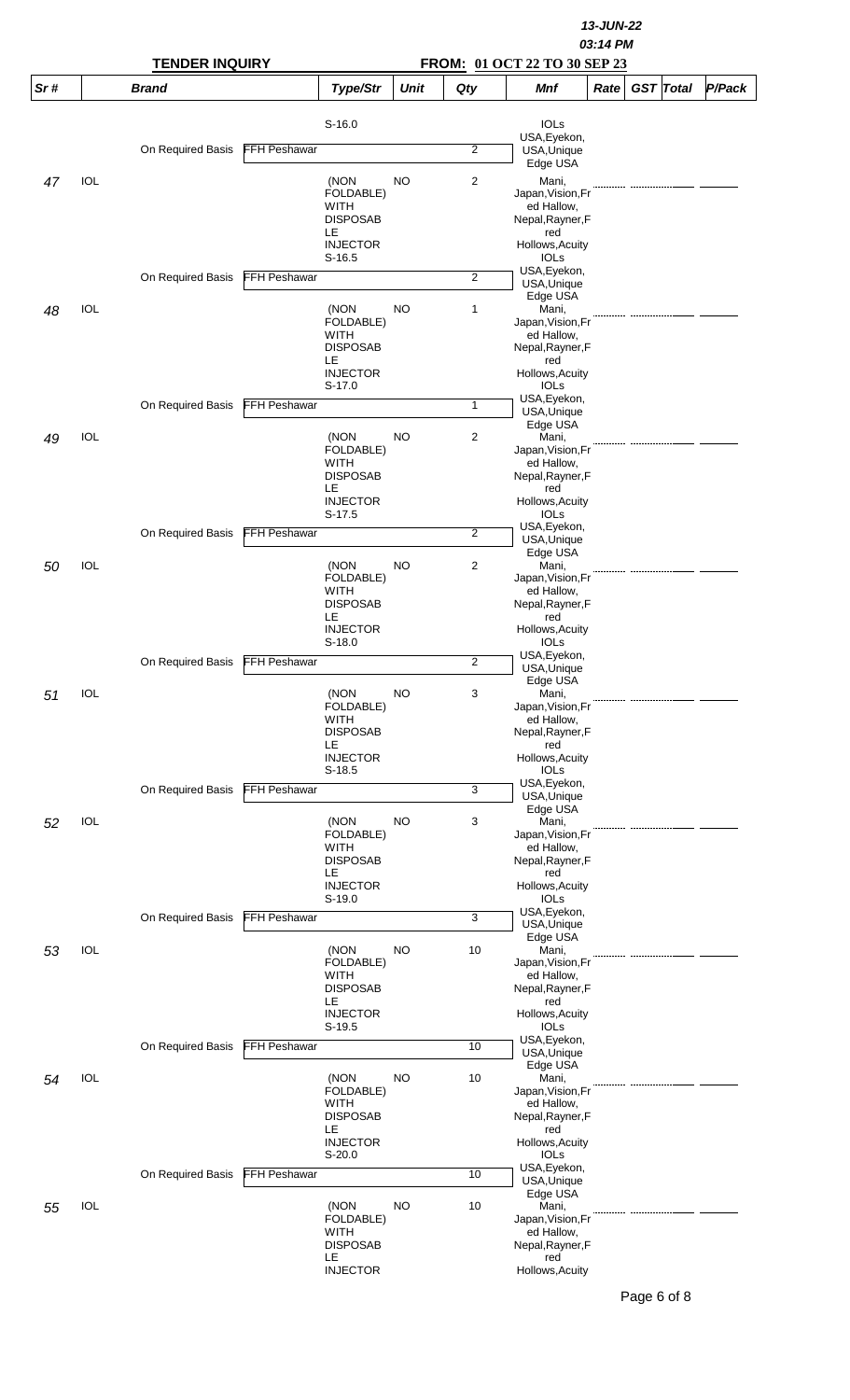|     |            | <b>TENDER INQUIRY</b> |                     |                                |             | 13-JUN-22<br>03:14 PM<br>FROM: 01 OCT 22 TO 30 SEP 23 |                                 |      |  |                  |        |  |  |
|-----|------------|-----------------------|---------------------|--------------------------------|-------------|-------------------------------------------------------|---------------------------------|------|--|------------------|--------|--|--|
| Sr# |            | <b>Brand</b>          |                     | Type/Str                       | <b>Unit</b> | Qty                                                   | <b>Mnf</b>                      | Rate |  | <b>GST</b> Total | P/Pack |  |  |
|     |            |                       |                     | $S-20.5$                       |             |                                                       | <b>IOLs</b>                     |      |  |                  |        |  |  |
|     |            | On Required Basis     | <b>FFH Peshawar</b> |                                |             | 10                                                    | USA, Eyekon,<br>USA, Unique     |      |  |                  |        |  |  |
|     |            |                       |                     |                                |             |                                                       | Edge USA                        |      |  |                  |        |  |  |
| 56  | IOL        |                       |                     | (NON<br>FOLDABLE)              | NO          | 10                                                    | Mani,<br>Japan, Vision, Fr      |      |  |                  |        |  |  |
|     |            |                       |                     | <b>WITH</b><br><b>DISPOSAB</b> |             |                                                       | ed Hallow,<br>Nepal, Rayner, F  |      |  |                  |        |  |  |
|     |            |                       |                     | LE<br><b>INJECTOR</b>          |             |                                                       | red<br>Hollows, Acuity          |      |  |                  |        |  |  |
|     |            |                       |                     | $S-21.0$                       |             |                                                       | <b>IOLs</b>                     |      |  |                  |        |  |  |
|     |            | On Required Basis     | <b>FFH Peshawar</b> |                                |             | 10                                                    | USA, Eyekon,<br>USA, Unique     |      |  |                  |        |  |  |
| 57  | IOL        |                       |                     | (NON                           | NO          | 7                                                     | Edge USA<br>Mani,               |      |  |                  |        |  |  |
|     |            |                       |                     | FOLDABLE)<br><b>WITH</b>       |             |                                                       | Japan, Vision, Fr<br>ed Hallow, |      |  |                  |        |  |  |
|     |            |                       |                     | <b>DISPOSAB</b><br>LE          |             |                                                       | Nepal, Rayner, F<br>red         |      |  |                  |        |  |  |
|     |            |                       |                     | <b>INJECTOR</b><br>$S-21.5$    |             |                                                       | Hollows, Acuity<br><b>IOLS</b>  |      |  |                  |        |  |  |
|     |            | On Required Basis     | <b>FFH Peshawar</b> |                                |             | $\overline{7}$                                        | USA, Eyekon,<br>USA, Unique     |      |  |                  |        |  |  |
|     |            |                       |                     |                                |             |                                                       | Edge USA                        |      |  |                  |        |  |  |
| 58  | IOL        |                       |                     | (NON<br>FOLDABLE)              | <b>NO</b>   | 7                                                     | Mani,<br>Japan, Vision, Fr      |      |  |                  |        |  |  |
|     |            |                       |                     | WITH<br><b>DISPOSAB</b>        |             |                                                       | ed Hallow,<br>Nepal, Rayner, F  |      |  |                  |        |  |  |
|     |            |                       |                     | LE<br><b>INJECTOR</b>          |             |                                                       | red<br>Hollows, Acuity          |      |  |                  |        |  |  |
|     |            |                       |                     | $S-22.0$                       |             |                                                       | <b>IOLs</b><br>USA, Eyekon,     |      |  |                  |        |  |  |
|     |            | On Required Basis     | <b>FFH Peshawar</b> |                                |             | 7                                                     | USA, Unique<br>Edge USA         |      |  |                  |        |  |  |
| 59  | IOL        |                       |                     | (NON<br>FOLDABLE)              | NO          | 8                                                     | Mani,<br>Japan, Vision, Fr      |      |  |                  |        |  |  |
|     |            |                       |                     | WITH                           |             |                                                       | ed Hallow,                      |      |  |                  |        |  |  |
|     |            |                       |                     | <b>DISPOSAB</b><br>LE          |             |                                                       | Nepal, Rayner, F<br>red         |      |  |                  |        |  |  |
|     |            |                       |                     | <b>INJECTOR</b><br>$S-22.5$    |             |                                                       | Hollows, Acuity<br><b>IOLs</b>  |      |  |                  |        |  |  |
|     |            | On Required Basis     | FFH Peshawar        |                                |             | 8                                                     | USA, Eyekon,<br>USA, Unique     |      |  |                  |        |  |  |
| 60  | IOL        |                       |                     | (NON                           | NO          | 5                                                     | Edge USA<br>Mani,               |      |  |                  |        |  |  |
|     |            |                       |                     | FOLDABLE)<br><b>WITH</b>       |             |                                                       | Japan, Vision, Fr<br>ed Hallow, |      |  |                  |        |  |  |
|     |            |                       |                     | <b>DISPOSAB</b><br>LE          |             |                                                       | Nepal, Rayner, F<br>red         |      |  |                  |        |  |  |
|     |            |                       |                     | <b>INJECTOR</b>                |             |                                                       | Hollows, Acuity                 |      |  |                  |        |  |  |
|     |            | On Required Basis     | FFH Peshawar        | $S-23.0$                       |             | 5                                                     | <b>IOLS</b><br>USA, Eyekon,     |      |  |                  |        |  |  |
|     |            |                       |                     |                                |             |                                                       | USA, Unique<br>Edge USA         |      |  |                  |        |  |  |
| 61  | IOL        |                       |                     | (NON<br>FOLDABLE)              | NO          | 5                                                     | Mani,<br>Japan, Vision, Fr      |      |  |                  |        |  |  |
|     |            |                       |                     | <b>WITH</b><br><b>DISPOSAB</b> |             |                                                       | ed Hallow,<br>Nepal, Rayner, F  |      |  |                  |        |  |  |
|     |            |                       |                     | LE<br><b>INJECTOR</b>          |             |                                                       | red<br>Hollows, Acuity          |      |  |                  |        |  |  |
|     |            |                       |                     | $S-23.5$                       |             |                                                       | IOLs<br>USA, Eyekon,            |      |  |                  |        |  |  |
|     |            | On Required Basis     | <b>FFH Peshawar</b> |                                |             | 5                                                     | USA, Unique<br>Edge USA         |      |  |                  |        |  |  |
| 62  | IOL        |                       |                     | (NON                           | <b>NO</b>   | 3                                                     | Mani,                           |      |  |                  |        |  |  |
|     |            |                       |                     | FOLDABLE)<br><b>WITH</b>       |             |                                                       | Japan, Vision, Fr<br>ed Hallow, |      |  |                  |        |  |  |
|     |            |                       |                     | <b>DISPOSAB</b><br>LE          |             |                                                       | Nepal, Rayner, F<br>red         |      |  |                  |        |  |  |
|     |            |                       |                     | <b>INJECTOR</b><br>$S-24.0$    |             |                                                       | Hollows, Acuity<br><b>IOLS</b>  |      |  |                  |        |  |  |
|     |            | On Required Basis     | <b>FFH Peshawar</b> |                                |             | 3                                                     | USA, Eyekon,<br>USA, Unique     |      |  |                  |        |  |  |
| 63  | <b>IOL</b> |                       |                     | (NON                           | <b>NO</b>   | 1                                                     | Edge USA<br>Mani,               |      |  |                  |        |  |  |
|     |            |                       |                     | FOLDABLE)                      |             |                                                       | Japan, Vision, Fr               |      |  |                  |        |  |  |
|     |            |                       |                     | WITH<br><b>DISPOSAB</b>        |             |                                                       | ed Hallow,<br>Nepal, Rayner, F  |      |  |                  |        |  |  |
|     |            |                       |                     | LE<br><b>INJECTOR</b>          |             |                                                       | red<br>Hollows, Acuity          |      |  |                  |        |  |  |
|     |            |                       |                     | $S-25.0$                       |             |                                                       | IOLs<br>USA, Eyekon,            |      |  |                  |        |  |  |
|     |            | On Required Basis     | <b>FFH Peshawar</b> |                                |             | 1                                                     | USA, Unique<br>Edge USA         |      |  |                  |        |  |  |
| 64  | IOL        |                       |                     | (NON<br>FOLDABLE)              | <b>NO</b>   | 3                                                     | Mani,<br>Japan, Vision, Fr      |      |  |                  |        |  |  |
|     |            |                       |                     | <b>WITH</b>                    |             |                                                       | ed Hallow,                      |      |  |                  |        |  |  |
|     |            |                       |                     | <b>DISPOSAB</b><br>LE          |             |                                                       | Nepal, Rayner, F<br>red         |      |  |                  |        |  |  |
|     |            |                       |                     | <b>INJECTOR</b>                |             |                                                       | Hollows, Acuity                 |      |  |                  |        |  |  |

Page 7 of 8